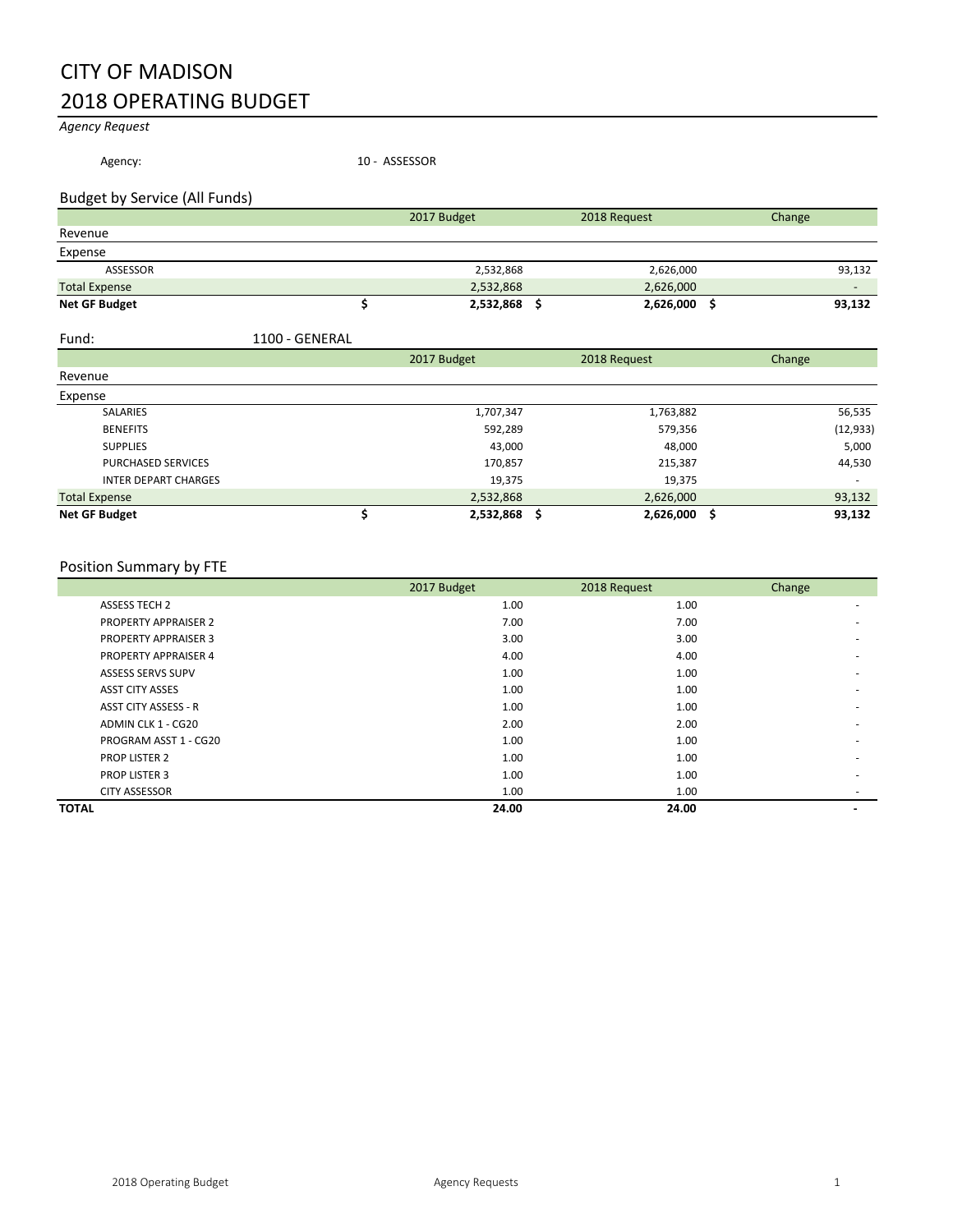# **Memorandum**

| Date:    | July 11, 2017                          |
|----------|----------------------------------------|
| To:      | Dave Schmiedicke, Finance Director     |
| From:    | Mark Hanson, City Assessor             |
| Subject: | 2018 Operating Budget Transmittal Memo |

The goal of the City of Madison, Assessor's Office is to determine the most accurate and up-to-date property assessments as possible to ensure the fair and equitable distribution of property taxes.

To further this goal, for 2018, we will have two major initiatives:

- 1. Implement a modern Computer Assisted Mass Appraisal (CAMA) system which will provide better analysis tools for determining assessments.
- 2. Perform more commercial property revaluations to bring commercial assessments in line with other classes or property at full market value.

The annual maintenance fee for the new CAMA system has been restored in the 2018 budget. The CAMA system is projected to go live during 2017.